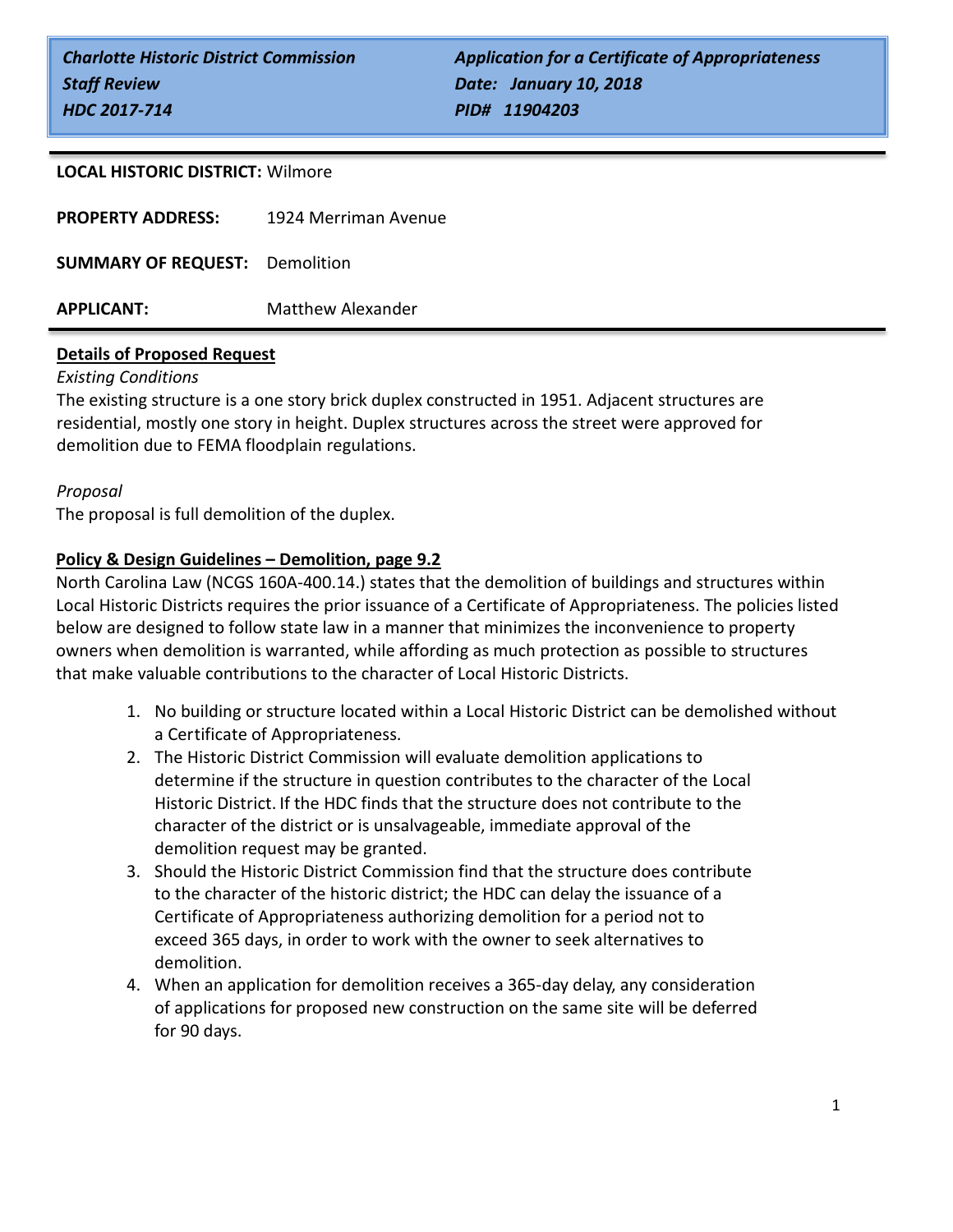- 5. When an application for demolition receives a 365-day delay, the Historic District Commission Staff will seek an alternative to demolition and will contact, within one month of the delay vote, the property owner who has applied for demolition, Historic Charlotte, Inc., and Preservation North Carolina to inform them of the threatened status of the building.
- 6. If the building cannot be retained, then it should be documented thoroughly with photographs of all four sides of the building; sketch plans; notations of height, width, and setback; and, if possible, measured drawings.
- 7. Maintain any empty lot appropriately so that it is free from hazards and trash and is well tended if the site is to remain vacant for any length of time.
- 8. Salvage significant materials such as wood flooring, doors, windows, brick and stone, trim, and decorative features for subsequent reuse.
- 9. A permanent injunction against demolition can be invoked only in cases where a building or structure is certified by the State Historic Preservation Officer as being of statewide significance.
- 10. Applications for the demolition of dilapidated accessory structures may be eligible for administrative approval. All other demolition applications will be reviewed by the full Commission.

# **Staff Analysis**

The Commission will make a determination as to whether or not the buildings are determined to be contributing to the Wilmore Local Historic District. With affirmative determination, the Commission can apply up to 365-Day Stay of Demolition. Or if the Commission determines that this property is no longer contributing, then demolition may take place without a delay.